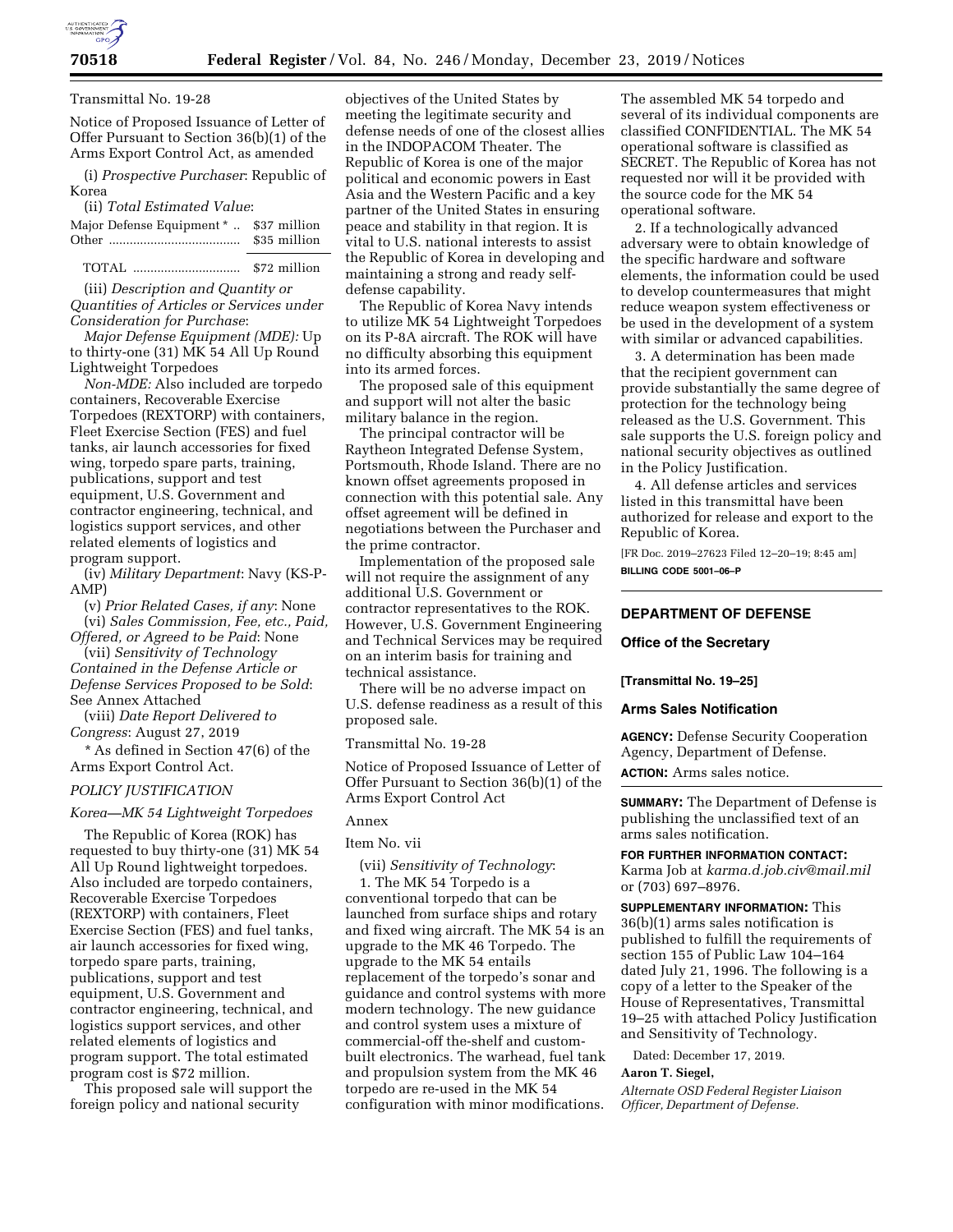

# **DEFENSE SECURITY COOPERATION AGENCY 20112THSTREET SOUTH, STE 203 AFlLINGTON, VA 22202-5408**

**AUG 2 t)019** 

The Honorable Nancy Pelosi Speaker of the House U.S. House of Representatives H-209, The Capitol Washington, DC 20515

Dear Madam Speaker:

Pursuant to the reporting requirements of Section  $36(b)(1)$  of the Arms Export Control Act, as amended, we are forwarding herewith Transmittal No. 19-25, concerning the Air Force's proposed Letter(s)• of Offerand Acceptance to the Government of Hungary for defense articles and services estimated to cost \$500 million. After this letter is delivered to your office, we plan to issue a news release to notify the public of this proposed sale.

Sincerel  $\sim$  .  $\sim$  . Thus  $\sim$ Lieutenant General, **Director** 

Enclosures:

- 1. Transmittal
- 2. Policy Justification
- 3. Sensitivity of Technology

Transmittal No. 19-25

Notice of Proposed Issuance of Letter of Offer Pursuant to Section 36(b)(1) of the Arms Export Control Act, as amended

(i) *Prospective Purchaser*: Government of Hungary

(ii) *Total Estimated Value*:

Major Defense Equipment\* .. \$320 million Other ...................................... \$180 million TOTAL ............................... \$500 million

(iii) *Description and Quantity or Quantities of Articles or Services under Consideration for Purchase:* 

*Major Defense Equipment (MDE):* 

One hundred eighty (180) AIM-120C-7 Advanced Medium Range Air-to-Air Missiles (AMRAAM)

Four (4) Spare AIM-120C-7 AMRAAM Guidance Sections

*Non-MDE:* Also included are four (4) spare AIM-120C-7 control sections, six (6) AMRAAM training missiles (CATM-120C), missile containers, classified software (for the AN/MPQ-64F1 Sentinel Radar requested by Hungary through Direct Commercial Sale), spare and repair parts, cryptographic and communication security devices, precision navigation equipment, other software, site surveys, weapons system